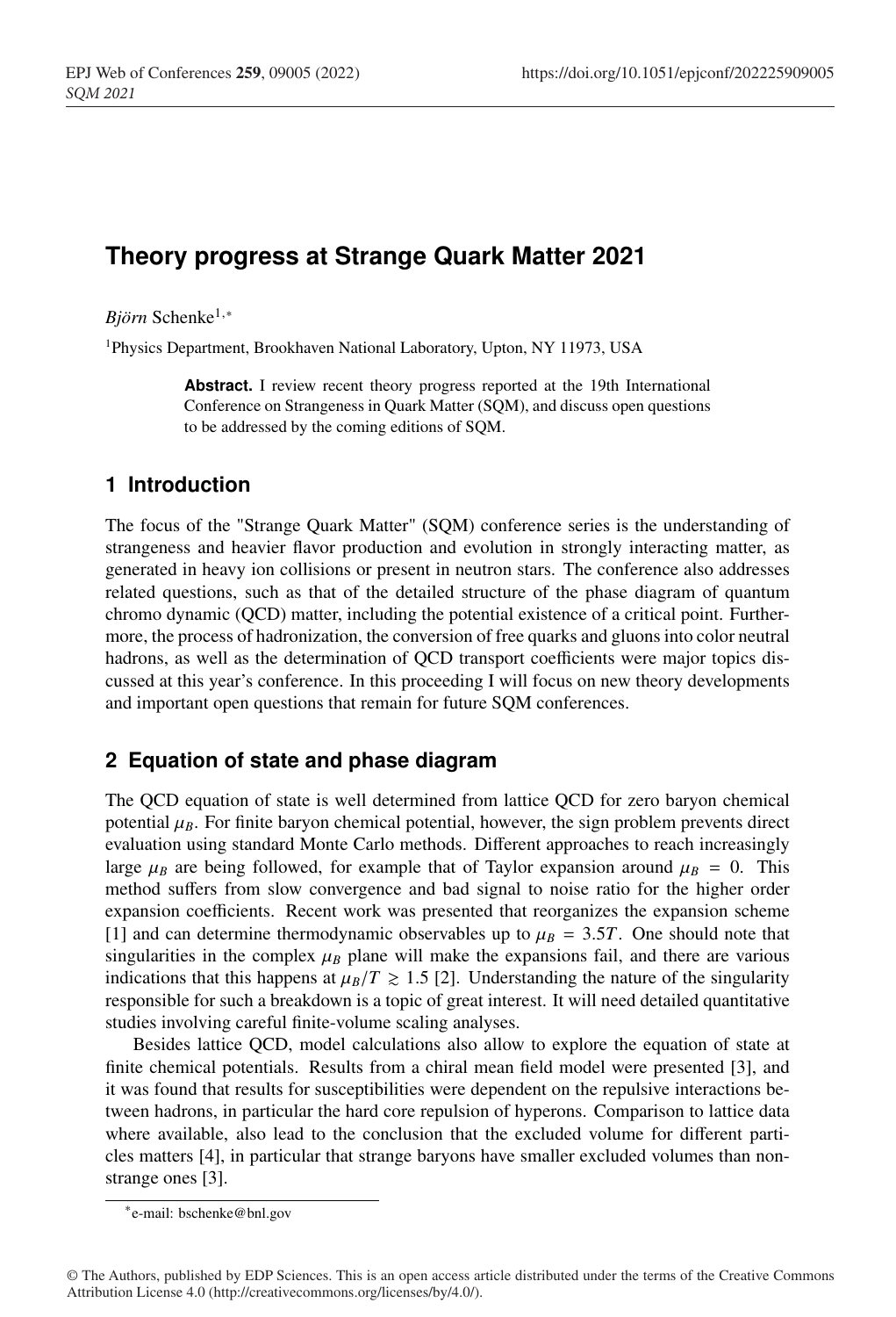The presence of strange baryons, or hyperons, affect the equation of state, and in turn can affect neutron star properties. In fact, the "hyperon puzzle" states that when including hyperons, the mass-radius relation of neutron stars becomes incompatible with experimental observations. There are many suggestions for a way out, including modified hyperon interactions, effects of meson condensates or quark matter, or even dark matter effects or modified gravitational theories [5]. New machine learning techniques were presented as another way to constrain the neutron star equation of state [6]. From this method, the presence of a first order transition could not be excluded. Deep learning was also trained to determine the phase transition order in a linear sigma model [7], which in the future could lead to new methods to apply to experimental data.

The search for the QCD critical point relies heavily on observations of fluctuations of conserved charges, for which extrema are expected if the system passes close to the critical point. Model improvements to allow for a better comparison of fluctuation observables with experiment were presented [8]. This included hydrodynamics together with an excluded volume hadron resonance gas model, matched to lattice QCD susceptibilities. Proton cumulants in the experimental acceptance were first calculated in the grand-canonical limit, then corrections for exact baryon number conservation were applied. This method allows for example a direct comparison of net-proton cumulants, which turn out to be significantly different from net-baryon cumulants. It remains an open question whether the experimentally observed extrema in these observables as a function of beam energy indicate any criticality. Effects of non-equilibrium (in the initial state [9] and the evolution [10]) on fluctuation observables were also addressed, and can be of great significance.

New lattice QCD calculations of electric charge and strangeness cumulant ratios were presented [11]. They allow the extraction of freeze-out chemical potentials by comparison to experimental data. Freeze-out was a concern in several more presentations, all of which agreed that strange particles freeze out at a higher temperature than non-strange ones [12–14].

#### **3 Transport coefficients and medium effects**

Besides the diffusion coefficients for strange and heavy quarks, which we will focus on below, the properties of the bulk medium, characterized by the shear and bulk viscosity to entropy density (or enthalpy) ratios were also addressed. In particular the temperature and chemical potential dependence of these quantities is a matter of great current interest. A minimum of the effective  $(\eta/s)(\sqrt{s})$  was found by analysis of the RHIC beam energy scan data using a scaling function [15], the shear viscosity to enthalpy ratio was computed in a hadron resonance gas model [16] as a function of *T* and  $\mu_B$ , and effects of trajectories in the phase diagram were studied. Also,  $(\eta/s)(T)$ ,  $(\zeta/s)(T)$ , and the electrical conductivity were computed within a quasiparticle model [17].

Lattice QCD provides a powerful tool to compute heavy quark diffusion coefficients. Both spatial and momentum diffusion coefficients for charm and bottom quarks were determined using both hadronic and gluonic correlators [18, 19]. Alternatively, one can use effective theories to determine diffusion coefficients for heavy flavors, such as those based on chiral and heavy-quark spin-flavor symmetries within the imaginary-time formalism [20]. Including thermal and off-shell effects, it is found within such model that the D-meson spatial diffusion coefficient matches smoothly to the latest results of lattice-QCD calculations [21].

All transport coefficients are important inputs for calculations of the bulk medium evolution and in-medium evolution of heavy-quarks. There was some focus on transport theory with results presented for comparisons of microscopic transport simulations and hydrodynamics. This study indicates that charm quarks only approach local thermal equilibrium at small transverse momentum, even though they acquire an elliptic flow that is comparable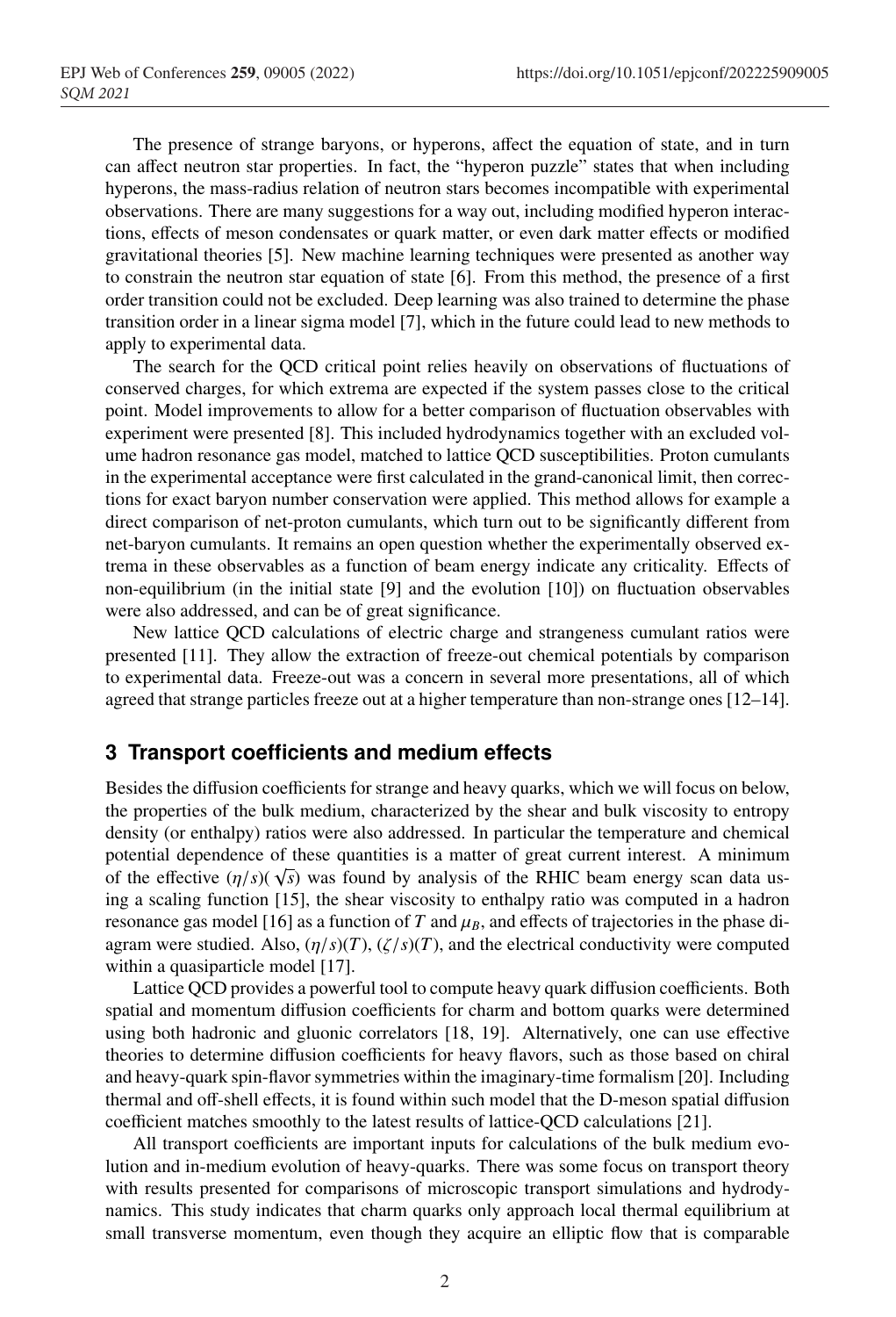to light-quark hadrons also at larger  $p_T$  [22]. Transport simulations were also performed at fixed  $\eta/s$ , which can be compared to hydrodynamics, pushed far off equilibrium, and can incorporate different hadronization prescriptions, to compare e.g. microscopic implementations to Cooper-Frye [23]. Extensions to the same transport descriptions to include vorticity and electromagnetic fields were also presented [24]. Such solutions to the Boltzmann equation were also used to describe both the evolution of the medium and heavy quarks within, using fluctuating initial conditions. Diffusion coefficients for charm and bottom quarks consistent with lattice QCD results, allow to describe the experimental data for  $R_{AA}$  and  $v_2$  for example [25].

Antikaon properties in nuclear matter were also computed using a unitarized coupledchannel model in dense and hot matter (or G-matrix approach) based on the SU(3) mesonbaryon chiral Lagrangian. This can be implemented in the parton hadron string dynamics (PHSD) transport code and observables, including momentum anisotropies, calculated [26]. These calculations show, by comparison to data from the KaoS, FOPI and HADES Collaborations, that medium modifications of (anti)kaon properties are necessary to explain the data. Also effects of the strong magnetic field on heavy quark transport were investigated, yielding mainly a directional anisotropy [27].

The behavior of quarkonium in the medium was studied by solving a Lindblad equation for the evolution of the heavy-quarkonium reduced density matrix, derived using potential non-relativistic QCD and the formalism of open quantum systems [28, 29]. In combination with hydrodynamic simulations for the medium, this calculation leads to results for the suppression and elliptic flow of the  $\Upsilon(1S)$ ,  $\Upsilon(2S)$ , and  $\Upsilon(3S)$ , as functions of centrality and transverse momentum, in very good agreement with the experimental data [29].

Medium modifications of bottomonium spectral functions, namely the mass shift and broadening, were also computed on the lattice [30]. While masses are barely modified, the widths of the Υ(1*S* ), Υ(2*S* ), and Υ(3*S* ) increase significantly with temperature. These lattice results were also used as input in a deep learning analysis to extract the heavy quark potential in the quark gluon plasma [31], and the imaginary part turned out to be quite different from that of the hard thermal loop potential used in [29]. As for heavy quarks, also for charmonium states effects of strong electromagnetic fields, as well as vorticity fields, were considered and studied via the two-body Schroedinger equation [32]. Both mass and shape of the charmonium were significantly affected by the fields.

There has been a continued difficulty to simultaneously describe the medium suppression, quantified by *RAA* and the elliptic anisotropy of high momentum probes, both light and heavy. At this conference, the Dynamical Radiative and Elastic Energy Loss Approach (DREENA) was used with both Bjorken expansion and a 3D hydrodynamic medium to simultaneously describe the two observables in heavy ion collisions at LHC [33, 34]. The authors give the proper description of the parton-medium interaction as the main ingredient of the framework that is responsible for its success. Somewhat in contrast, in previous studies the importance of fluctuations for the resolution of the  $R_{AA}$  –  $v_2$  puzzle was highlighted [35]. It remains to be seen what the main ingredient is and what the DREENA framework will give when fluctuations are included.

#### **4 Hadronization**

One interesting experimental observation is strangeness enhancement in high multiplicity systems as measured by the ALICE Collaboration [36, 37]. Different theoretical models with very different underlying physics pictures are able to describe the experimental data. This includes PYTHIA with "rope hadronization" (at least for  $p+p$  collisions) [38], a (hydrodynamic) core+corona model [39], and thermal (statistical hadronization) model with canonical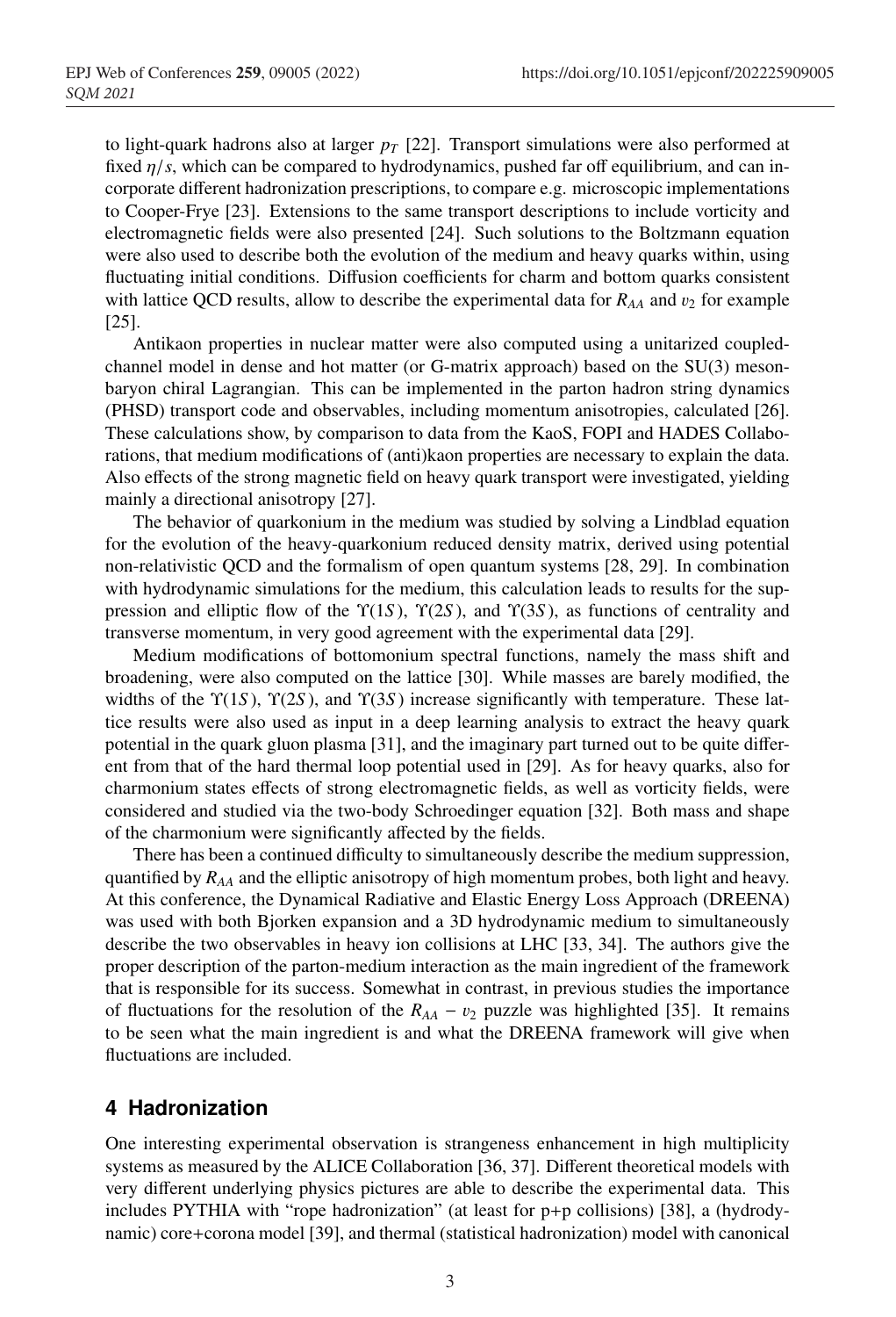suppression included [40, 41]. It remains an open question as to which picture reflects nature most accurately, in particular for the smaller systems considered.

New results from the above mentioned statistical hadronization model, including an extension to include charm degrees of freedom were also presented [42]. It was shown that the measured multiplicities of single charm hadrons in heavy ion collisions at LHC energies can be well described with the same thermal parameters as for the light quark flavor hadrons. Production probabilities for doubly- and triply-charmed hadrons are predicted to exhibit a characteristic enhancement hierarchy. The model also allows to determine transverse momentum spectra by combining it with blast wave models [42, 43].

An interesting observation was presented that indicates a non-universality of hadronization when comparing  $e^+(p) + e^-$  collisions with p+p collisions. It appears that charm quarks are "redistributed" from mesons to baryons as one goes from collisions involving electrons to p+p collisions [44]. Again, a variety of theoretical models, ranging from PYTHIA with "enhanced color reconnections", to a statistical hadronization model with additional excited baryon states, to a combined coalescence and fragmentation model, can describe this enhancement of the charmed baryon yield [45]. The latter model also does best in describing the heavier baryon states, such as  $\Xi_c^0$  and  $\Xi_c^+$ .

After hadronization, hadrons and resonance states interact, decay, and recombine. This is often described using so called hadronic afterburners. Their effects were studied in detail in [46]. The afterburner leads to a suppression of most resonances (enhancement of some), an increase in their mean transverse momentum, and a suppression of their  $v_2$  at small  $p_T$ . Similar results were also found by comparing EPOS with EPOS+UrQMD [47, 48].

Finally the production of light nuclei was addressed within a three-fluid dynamic model with coalescence and UrQMD [49], as well as within the Parton-Hadron-Quantum-Molecular Dynamics model [50]. Within the latter it was found that clusters are formed shortly after elastic and inelastic collisions have ceased, and behind the front of the expanding energetic hadrons, which allows them to survive.

#### **5 Polarization and spin**

The large global angular momentum (of e.g.  $L = 10^7 \hbar$  in 2.76 TeV collisions at LHC for impact parameter  $b = 7$  fm) in heavy ion collisions generates an enormous vorticity of the order of 1021 s−1. Spin orbit coupling leads to polarization of produced particles. For the hyperon, the decay products of its weak decay carry information on its polarization in their angular distribution. The phase space averaged polarization measured in this way at RHIC is well described by models. Calculations using AMPT were presented and able to describe the global polarization of Λ,  $\Xi^-$ , and  $\Omega^-$  hyperons for 200 GeV collisions at RHIC [51]. Predictions for lower energies were also made. The ordering  $P_{\Omega}$ − >  $P_{\Xi}$  >  $P_{\Lambda}$  was found, where  $P_X$  is the polarization of the respective particle *X*.

It is puzzling that the angle differential polarization has the opposite sign in experiment compared to calculations. An attempt to remedy this situation by including a previously neglected shear induced polarization was presented [52, 53]. It leads to an improvement only if in addition the  $\Lambda$  inherits the strange quark's polarization and that spin polarization is frozen from the hadronization on. Further developments concerning the spin polarization were presented, including new proposals on how best to measure the hyperon polarization, specifically under consideration of the different rest frames involved [54]. Predictions for the collision energy dependence of Λ polarization were also presented, indicating a maximum at  $\sqrt{s}$  ≈ 7.7 GeV [55]. Also the effect of vorticity on the spin alignment of vector mesons was addressed, in particular using a quark coalescence model [56, 57]. Effective vector meson fields and vorticity fields turn out to be important for the spin alignment in this model. There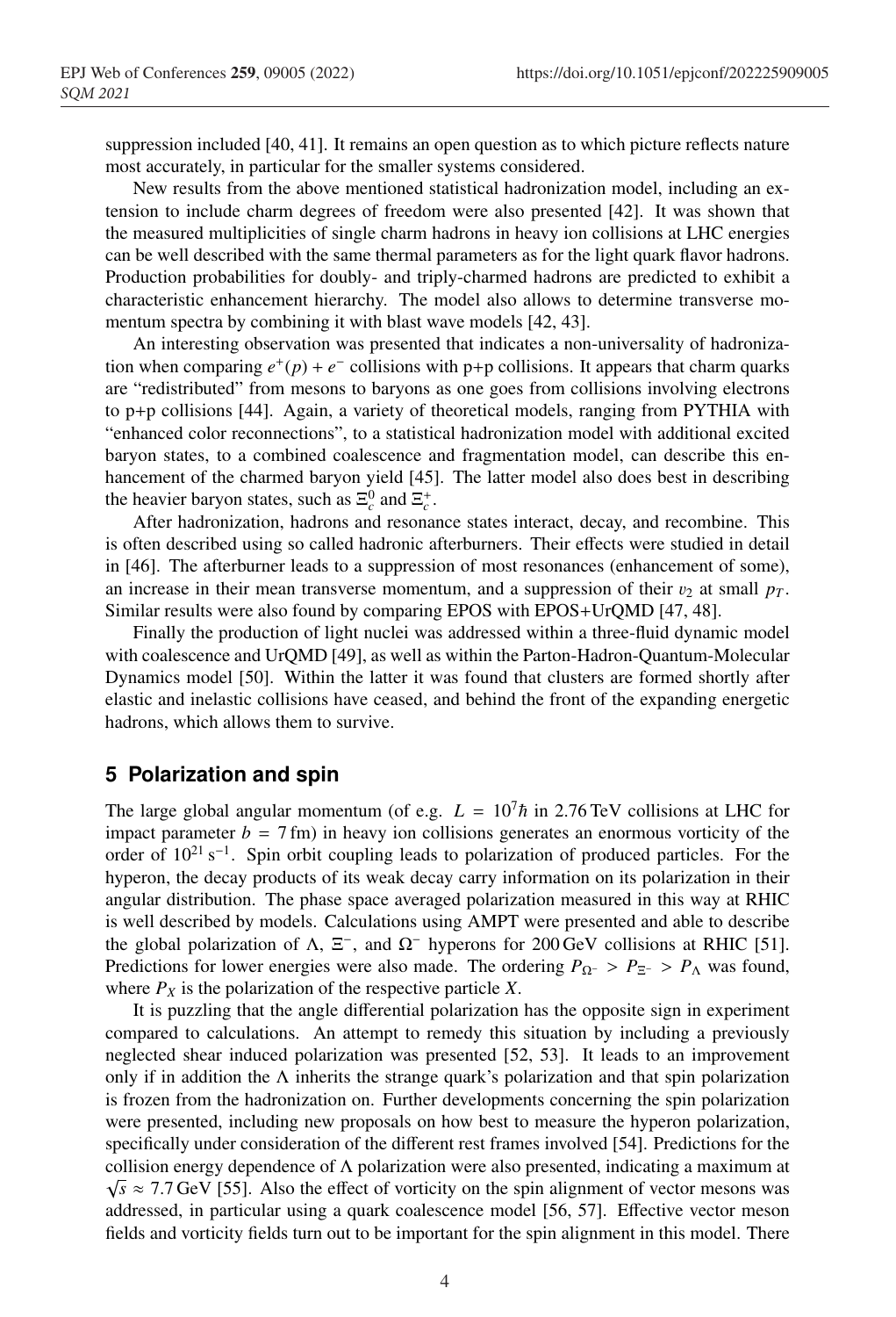remain many open questions concerning spin in heavy ion collisions. What effect does rotation have on strongly interacting matter (equation of state, phase structure, vector mesons)? Can we develop a complete spin transport theory or spin hydrodynamics to understand all aspects of spin in heavy ion collisions? The field will be working towards answering these and other questions discussed in this short overview by the next SQM.

# **6 Conclusions**

Besides the tremendous experimental advances [58], the theoretical progress towards understanding of strange and heavy flavor production reported at this edition of SQM has been significant. As discussed in this brief summary, many open questions remain and new ones are emerging as we learn more both from experiment and new theoretical developments.

# **Acknowledgments**

B.P.S. is supported under DOE Contract No. DE-SC0012704.

## **References**

- [1] S. Borsányi, Z. Fodor, J.N. Guenther, R. Kara, S.D. Katz, P. Parotto, A. Pásztor, C. Ratti, K.K. Szabó, Phys. Rev. Lett. 126, 232001 (2021), 2102.06660
- [2] S. Mondal, S. Mukherjee, P. Hegde (2021), 2106.03165
- [3] A. Motornenko, S. Pal, A. Bhattacharyya, J. Steinheimer, H. Stoecker, Phys. Rev. C 103, 054908 (2021), 2009.10848
- [4] J. Goswami, F. Karsch, C. Schmidt, S. Mukherjee, P. Petreczky, Acta Phys. Polon. Supp. 14, 251 (2021), 2011.02812
- [5] L. Tolos, L. Fabbietti, Prog. Part. Nucl. Phys. 112, 103770 (2020), 2002.09223
- [6] Y. Fujimoto, K. Fukushima, K. Murase, JHEP 03, 273 (2021), 2101.08156
- [7] L. Jiang, L. Wang, K. Zhou, Phys. Rev. D 103, 116023 (2021), 2103.04090
- [8] V. Vovchenko, V. Koch, C. Shen (2021), 2107.00163
- [9] T. Dore, J. Noronha-Hostler, E. McLaughlin, Phys. Rev. D 102, 074017 (2020)
- [10] M. Kitazawa, G. Pihan, N. Touroux, M. Bluhm, M. Nahrgang, Nucl. Phys. A 1005, 121797 (2021), 2002.07322
- [11] D. Bollweg, J. Goswami, F. Karsch, S. Mukherjee, C. Schmidt (2020), 2010.15501
- [12] P. Alba, V.M. Sarti, J. Noronha-Hostler, P. Parotto, I. Portillo-Vazquez, C. Ratti, J.M. Stafford, Phys. Rev. C 101, 054905 (2020), 2002.12395
- [13] G. Inghirami, T. Reichert, M. Bleicher (2021), 2106.04543
- [14] J. Chen, J. Deng, Z. Tang, Z. Xu, L. Yi (2020), 2012.02986
- [15] R. Lacey, these proceedings (2021)
- [16] E. McLaughlin, J. Rose, T. Dore, P. Parotto, C. Ratti, J. Noronha-Hostler (2021), 2103.02090
- [17] V. Mykhaylova, C. Sasaki, Phys. Rev. D 103, 014007 (2021), 2007.06846
- [18] H.T. Ding, O. Kaczmarek, A.L. Kruse, R. Larsen, L. Mazur, S. Mukherjee, H. Ohno, H. Sandmeyer, H.T. Shu, Nucl. Phys. A 982, 715 (2019), 1807.06315
- [19] L. Altenkort, A.M. Eller, O. Kaczmarek, L. Mazur, G.D. Moore, H.T. Shu, Phys. Rev. D 103, 014511 (2021), 2009.13553
- [20] G. Montaña, A. Ramos, L. Tolos, J.M. Torres-Rincon, Phys. Lett. B 806, 135464 (2020)
- [21] J.M. Torres-Rincon, G. Montaña, A. Ramos, L. Tolos (2021), 2106.01156